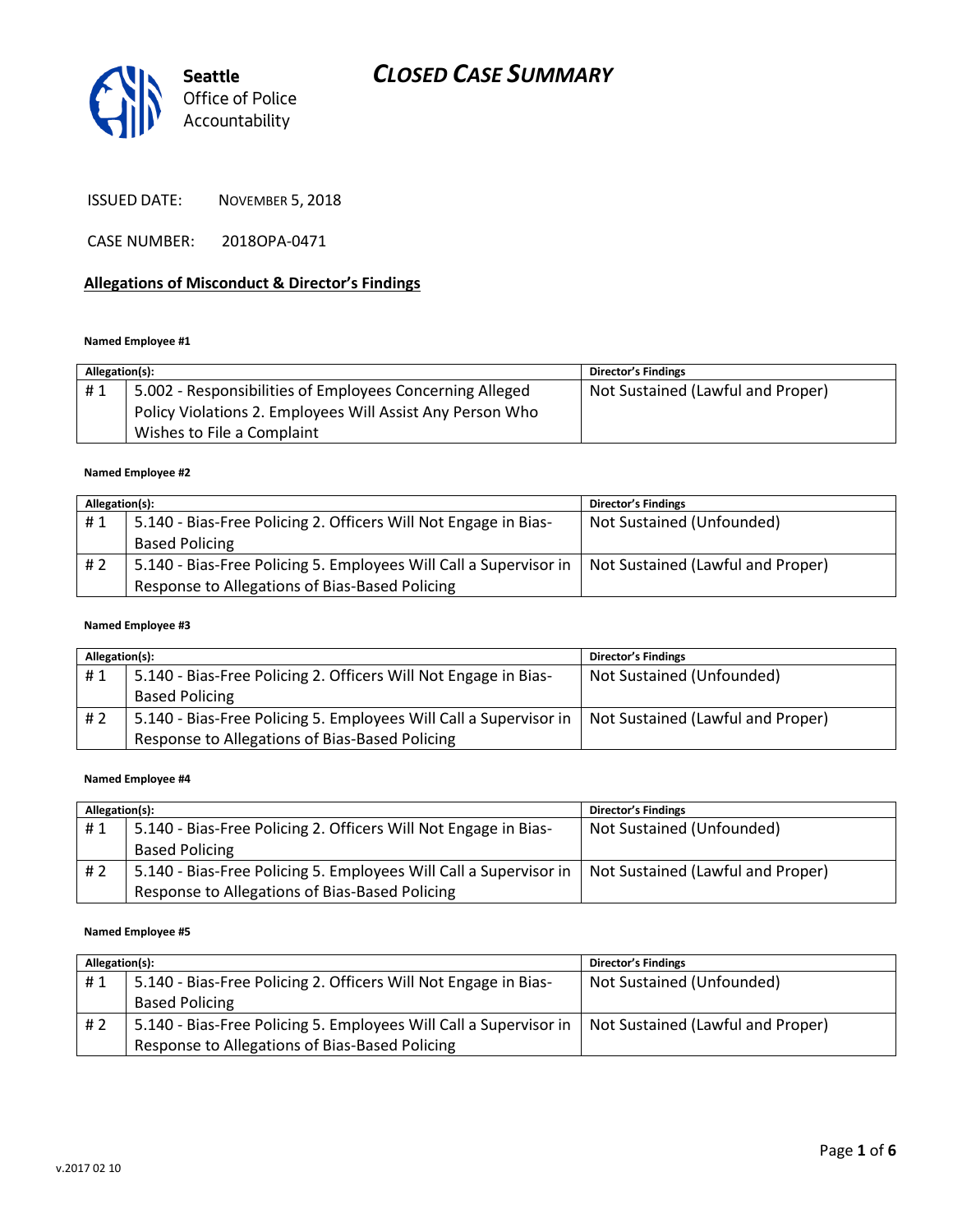

OPA CASE NUMBER: 2018OPA-0471

#### **Named Employee #6**

| Allegation(s): |                                                                   | <b>Director's Findings</b>        |
|----------------|-------------------------------------------------------------------|-----------------------------------|
| #1             | 5.140 - Bias-Free Policing 2. Officers Will Not Engage in Bias-   | Not Sustained (Unfounded)         |
|                | <b>Based Policing</b>                                             |                                   |
| #2             | 5.140 - Bias-Free Policing 5. Employees Will Call a Supervisor in | Not Sustained (Lawful and Proper) |
|                | Response to Allegations of Bias-Based Policing                    |                                   |

## *This Closed Case Summary (CCS) represents the opinion of the OPA Director regarding the misconduct alleged and therefore sections are written in the first person.*

### **EXECUTIVE SUMMARY:**

It was alleged that the Named Employees involved in the Complainant's arrest may have engaged in biased policing. It was further alleged that these Named Employees may have failed to report the Complainant's purported allegation of biased policing to a supervisor and/or to ensure that an investigation into the allegation was conducted. Lastly, it was alleged that Named Employee #1 failed to identify the purported allegation of bias during her force review.

### **ANALYSIS AND CONCLUSIONS:**

### **Named Employee #1 - Allegations #1**

## *5.002 - Responsibilities of Employees Concerning Alleged Policy Violations 2. Employees Will Assist Any Person Who Wishes to File a Complaint*

SPD Policy 5.002-POL-2 requires that Department employees assist any person who wishes to file a complaint. The policy directs the employee to take the complaint and pass it on to either a supervisor or OPA. (SPD Policy 5.002- POL-2.)

This allegation was classified against Named Employee #1 (NE#1), a Department Administrative Lieutenant, based on her failure to identify the Complainant's purported bias complaint during her review of the underlying incident. Part of NE#1's responsibilities in her role are to review all relevant video to determine whether any potential misconduct occurred and/or whether any allegations of misconduct were made.

While NE#1 reviewed video that recorded the moments before and after the statement was made by the Complainant, she did not recall hearing the allegation. NE#1 further told OPA that, even had she heard the statement, she did not believe that she violated policy when she did not report it because, in her opinion, it did not rise to the level of an actual bias allegation.

As discussed below, I agree that, under the facts of this case, the Complainant's allegation did not rise to the level of an allegation of biased policing as contemplated by Department policy. However, I disagree with NE#1's conclusion that she was not required to "do anything" with the allegation. Even if it did not constitute an allegation of biased policing, NE#1 still should have documented that the statement was made and explained how it was addressed in an appropriate report. Simply doing nothing was not consistent with the Department expectation of critically reviewing any allegation of potential misconduct, regardless of its merits and whether it actually rises to the level of a policy violation.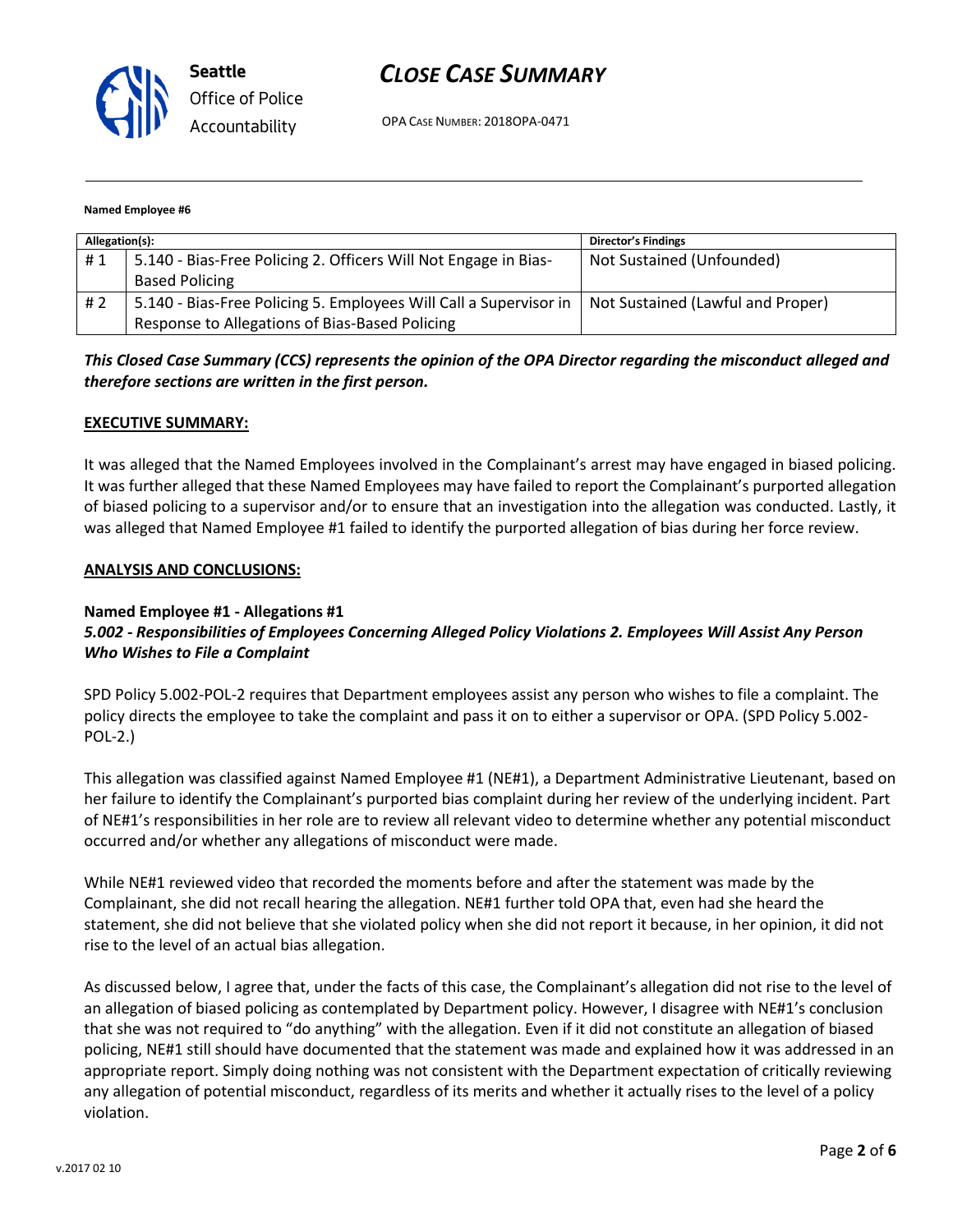OPA CASE NUMBER: 2018OPA-0471

That being said, with regard to the allegation classified against NE#1, I recommend that it be Not Sustained – Lawful and Proper.

Recommended Finding: **Not Sustained (Lawful and Proper)**

## **Named Employee #2 - Allegations #1** *5.140 - Bias-Free Policing 2. Officers Will Not Engage in Bias-Based Policing*

The Complainant's child called to report that the Complainant was involved in a DV assault. When the officers arrived at the scene, the Complainant had fled. The officers determined that there was a no contact order between the Complainant and the caller's mother. An area check was conducted and the Complainant was located approximately four blocks away. Named Employee #3 (NE#3) and Named Employee #5 (NE#5) were the first officers to contact the Complainant and they attempted to take him into custody. The Complainant resisted those attempts and engaged in a physical altercation with NE#3 and NE#5. They went over radio and asked other officers to "step it up." Named Employee #2 (NE#2), Named Employee #4 (NE#4), and Named Employee #6 (NE#6) all arrived on the scene and assisted in controlling the Complainant's person and taking him into custody.

While he was being arrested, the Complainant made the following statement: "you guys are so racist here, bro…" As discussed more fully below, OPA does not necessarily believe that this constituted an allegation of biased policing as contemplated by Department policy. However, this was construed to be the case for the purpose of evaluating this allegation and reaching a determination as to its merits.

SPD policy prohibits biased policing, which it defines as "the different treatment of any person by officers motivated by any characteristic of protected classes under state, federal, and local laws as well other discernible personal characteristics of an individual." (SPD Policy 5.140.) This includes different treatment based on the race of the subject. (*See id*.)

The Named Employees who were involved in the arrest of the Complainant and the force used against him all denied that they engaged in biased policing. They contended that they had probable cause to arrest the Complainant and that the force they used was appropriate under the circumstances in order to take him into custody. Based on my review of the record, I agree.

OPA's investigation yielded the conclusion that law enforcement action was taken against the Complainant not because of his race but because of his conduct. There is no evidence indicating that these Named Employees acted inappropriately with regard to the arrest and force or that they engaged in biased policing. For these reasons, I recommend that this allegation be Not Sustained – Unfounded as against NE#2, NE#3, NE#4, NE#5, and NE#6.

Recommended Finding: **Not Sustained (Unfounded)**



**Seattle** *Office of Police Accountability*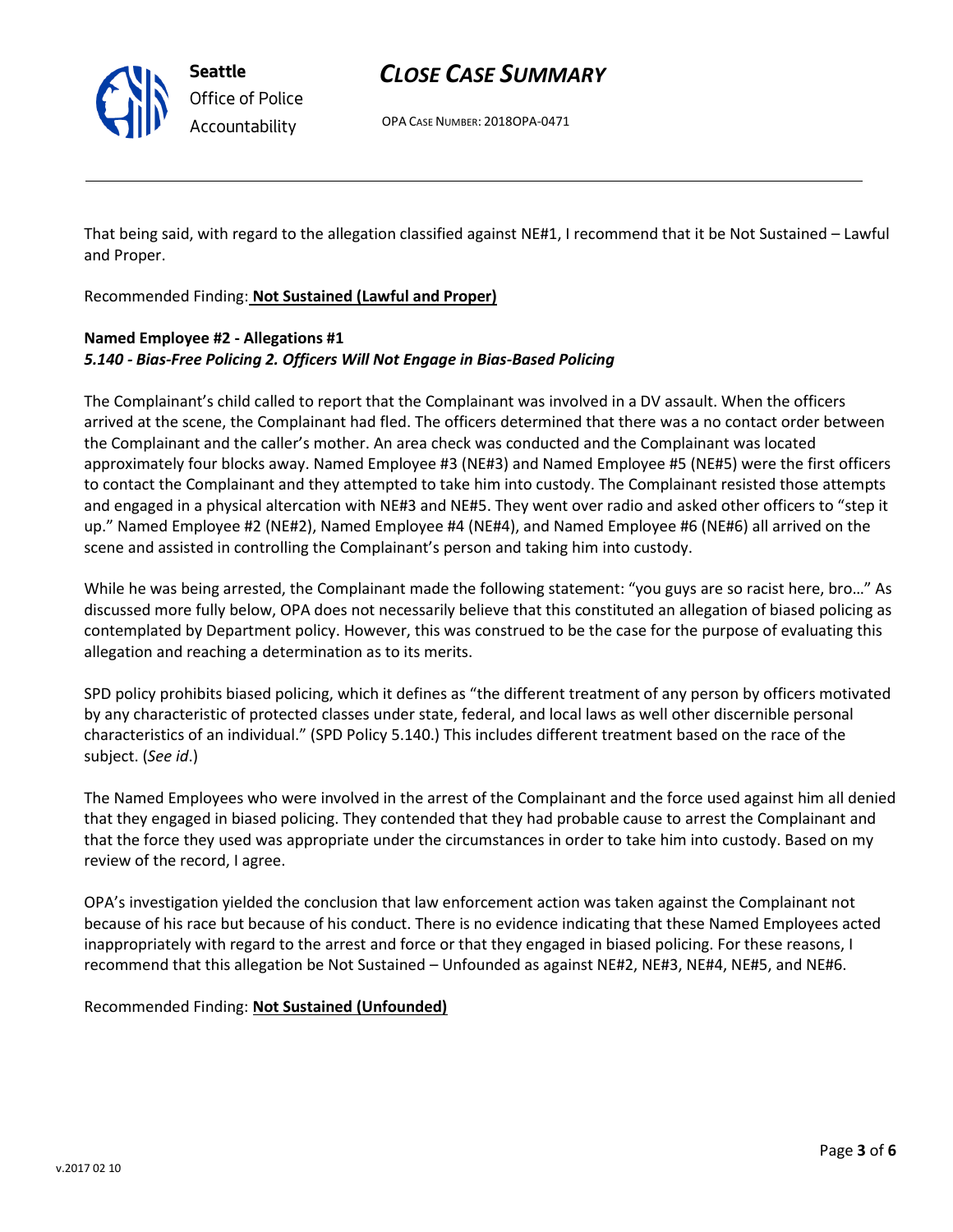OPA CASE NUMBER: 2018OPA-0471

## **Named Employee #2 - Allegation #2**

## *5.140 - Bias-Free Policing 5. Employees Will Call a Supervisor in Response to Allegations of Bias-Based Policing*

SPD Policy 5.140-POL-5 requires officers to call a supervisor in response to allegations of biased policing. The policy specifically instructs the following: "If a person alleges bias‐based policing, the employee shall call a supervisor to the scene to review the circumstances and determine an appropriate course of action." (SPD Policy 5.140-POL-5.)

As referenced above, during his arrest, the Complainant stated the following: "you guys are so racist here, bro…" All of the Named Employees who were present for that statement denied hearing it. They further stated that, had they heard it, they would have ensured that a supervisor was notified of the allegation and that a bias investigation was conducted.

The Complainant's allegation was captured by BWV. However, the statement was difficult to hear on the BWV for NE#2 and NE#4. The statement was the clearest on NE#5's BWV, but NE#5 told OPA that, at the time the statement was made, he had stepped away from the Complainant and, thus, did not recall hearing the statement.

Based on OPA's review, it appeared that, when the Complainant's allegation was made, multiple officers were still struggling with him and the scene was not secure. The involved Named Employees explained that, due to the Complainant's continued physical resistance, they were focused on controlling his person, not on his statements.

Under the circumstances of this case, OPA does not believe the involved Named Employees' explanations to be unreasonable. Indeed, OPA instead finds that these explanations are consistent with the available evidence. Moreover, even had they heard the Complainant's statement, OPA is unconvinced that it was actually an allegation of biased policing for which a Bias Review or OPA referral needed to be completed by the involved Named Employees.

OPA interprets SPD Policy 5.140 to require a nexus between the disparate treatment and law enforcement action taken. Under this framework, without facts supporting this nexus, simply stating that individual officers or police officers in general are racist does not rise to the level of a claim of biased policing. From OPA's review of cases and conversations with officers and supervisors, this appears to be an area of significant confusion. OPA will be taking steps in the upcoming months to provide a list to the Department of some of the most frequently made allegations that, like the Complainant's statement in this case, do not, in OPA's opinion, constitute an allegation of biased policing.

With regard to the specific facts of this case, OPA believes that the Complainant's statement that the involved Named Employees were "racist" failed to meet this standard.

For the above reasons, OPA recommends that this allegation be Not Sustained – Lawful and Proper.

Recommended Finding: **Not Sustained (Lawful and Proper)**



**Seattle** *Office of Police Accountability*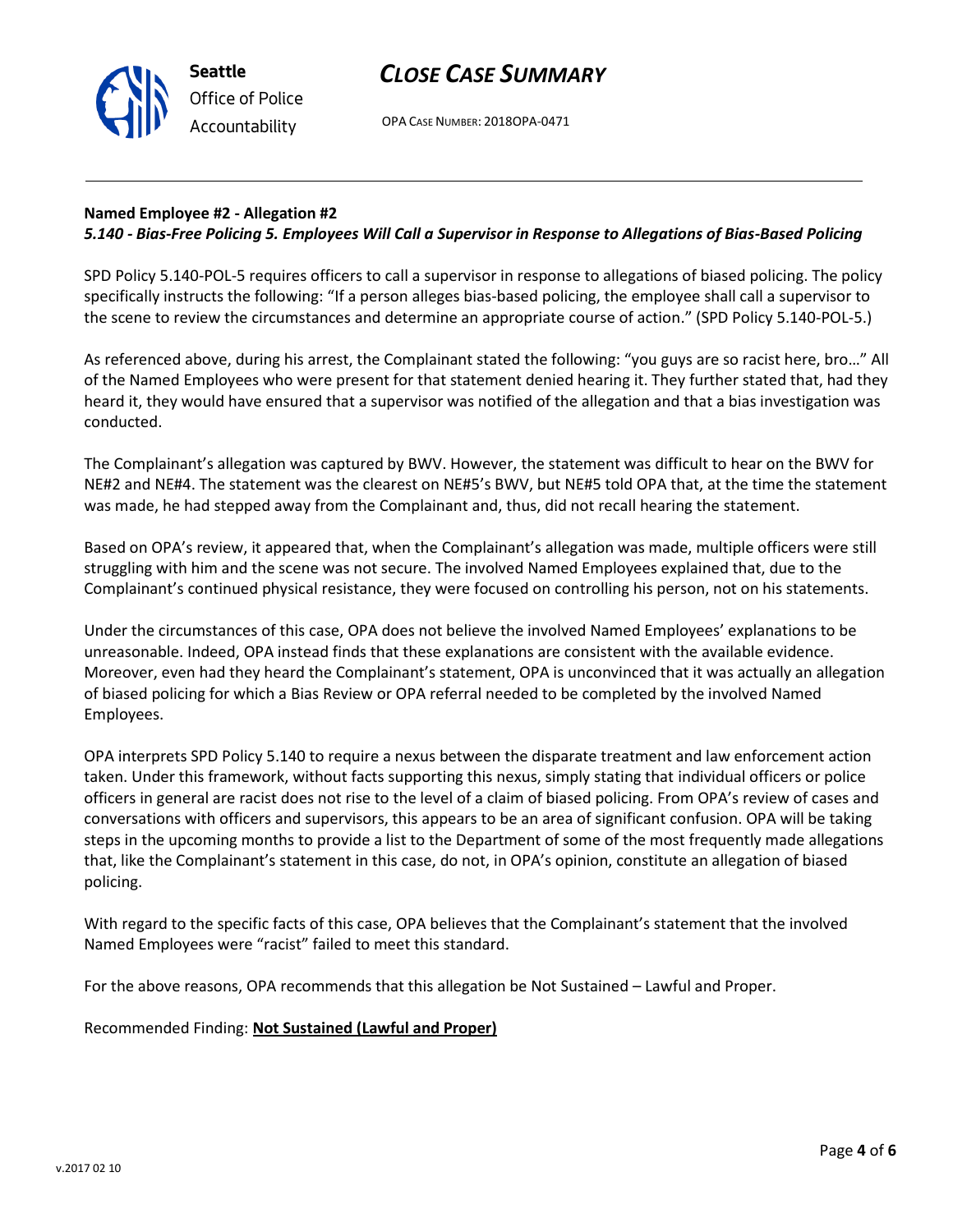

OPA CASE NUMBER: 2018OPA-0471

## **Named Employee #3 - Allegations #1** *5.140 - Bias-Free Policing 2. Officers Will Not Engage in Bias-Based Policing*

For the same reasons as stated above (*see* Named Employee #2, Allegation #1), I recommend that the allegation be Not Sustained – Unfounded.

Recommended Finding: **Not Sustained (Unfounded)**

## **Named Employee #3 - Allegation #2** *5.140 - Bias-Free Policing 5. Employees Will Call a Supervisor in Response to Allegations of Bias-Based Policing*

For the same reasons as stated above (*see* Named Employee #2, Allegation #2), I recommend that the allegation be Not Sustained – Lawful and Proper.

Recommended Finding**: Not Sustained (Lawful and Proper)**

## **Named Employee #4 - Allegations #1** *5.140 - Bias-Free Policing 2. Officers Will Not Engage in Bias-Based Policing*

For the same reasons as stated above (*see* Named Employee #2, Allegation #1), I recommend that the allegation be Not Sustained – Unfounded.NE#

Recommended Finding**: Not Sustained (Unfounded)**

## **Named Employee #4 - Allegation #2** *5.140 - Bias-Free Policing 5. Employees Will Call a Supervisor in Response to Allegations of Bias-Based Policing*

For the same reasons as stated above (*see* Named Employee #2, Allegation #2), I recommend that the allegation be Not Sustained – Lawful and Proper.

### Recommended Finding: **Not Sustained (Lawful and Proper)**

## **Named Employee #5 – Allegation #1** *5.140 - Bias-Free Policing 2. Officers Will Not Engage in Bias-Based Policing*

For the same reasons as stated above (*see* Named Employee #2, Allegation #1), I recommend that the allegation be Not Sustained – Unfounded.

Recommended Finding: **Not Sustained (Unfounded)**

### **Named Employee #5 – Allegation #2**

*5.140 - Bias-Free Policing 5. Employees Will Call a Supervisor in Response to Allegations of Bias-Based Policing*